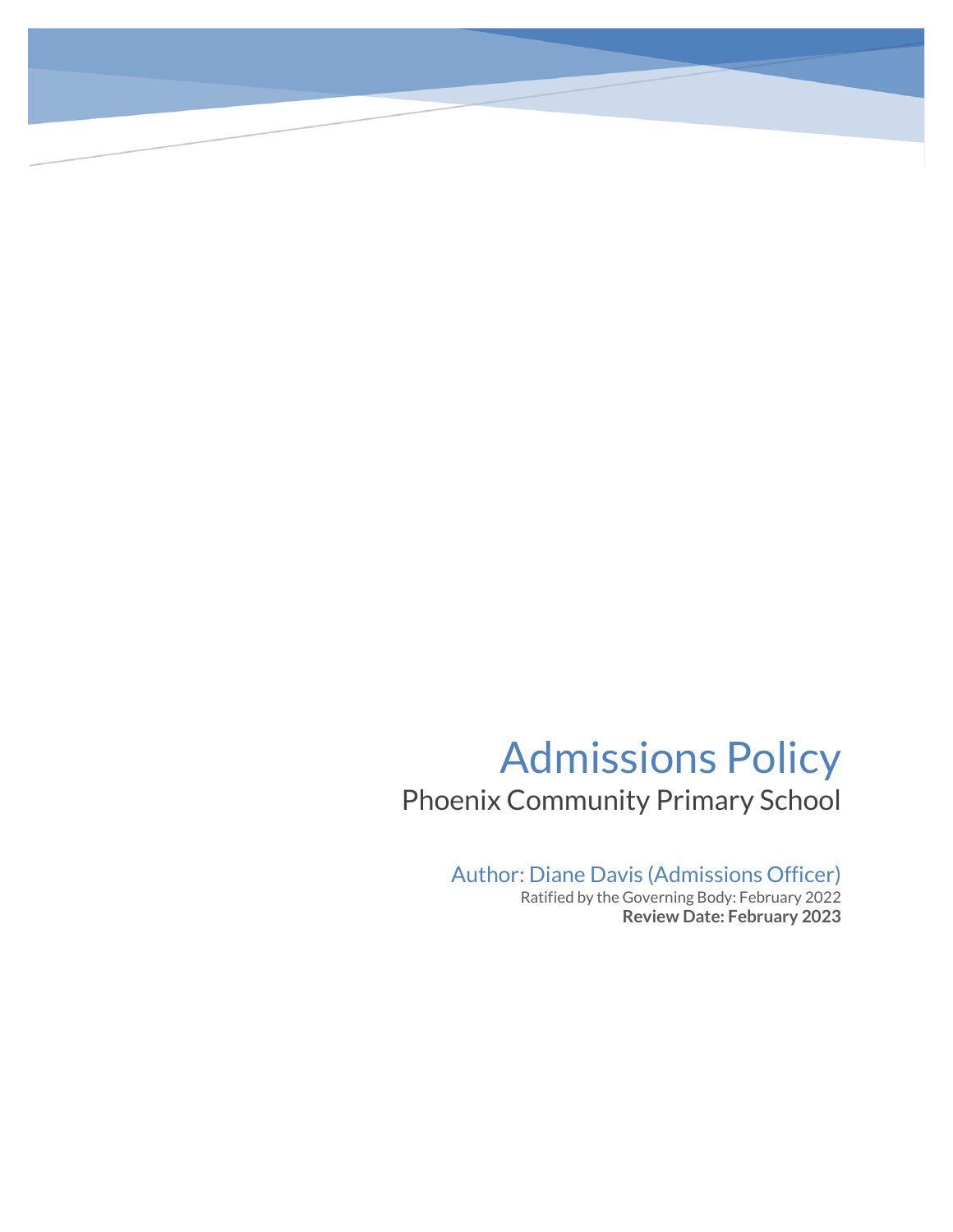

#### **Introduction**

The admissions process should be simple, fair and easy for parents to use in selecting the preferred school for their children. This policy aims to achieve this and complies with current admissions legislation.

Phoenix Community Primary School is a Foundation School and part of the CARE Foundation Trust; therefore, the Governing Board of Phoenix Community Primary School is the admissions authority. However, the Governors will work in cooperation with Kent County Council in order to operate within the local authority's Co-ordinated Scheme for Primary Admissions.

Prospective parents are invited to view the school in the autumn before their child is due to start the following September. These visits may be in the form of open afternoons or by an individual appointment and will take place between October and the end of December. Applications for school admissions have to be submitted to the Local Authority in mid-January for entry in September. If you would like to visit the school, please contact the school office on 01233 622510 for further details.

#### Admission Numbers and Intake Times

- For Reception aged children the school's published admission number (PAN) is 30.
- Phoenix Community Primary School has one intake per year in September.
- Although parents may wish to defer their child's school place until the start of the term following their fifth birthday we may not have the facilities to admit these children at the beginning of the academic year in which their birthday falls.
- Applications for admission must be received in line with deadlines set by the Local Authority and children will be 4 plus years of age on entry.

# Application Procedure – for Year R Places

- The school will follow the procedures, timetable and deadlines applicable to KCC's Coordinated Scheme for Primary Admissions.
- If there are more applicants than places, the Governors' Admissions Committee will meet to agree on the allocation of places based on the Oversubscription Criteria below.
- Once the PAN for the year group has been reached no other children can be offered a place. Any remaining children will automatically be entered onto a waiting list.
- Any parent whose child has been refused admission has the right to appeal against this decision. In these circumstances the school administrative officer will provide further information and an appeal form.
- Parents can arrange to visit the school and/or receive advice on the admissions process by contacting the school office.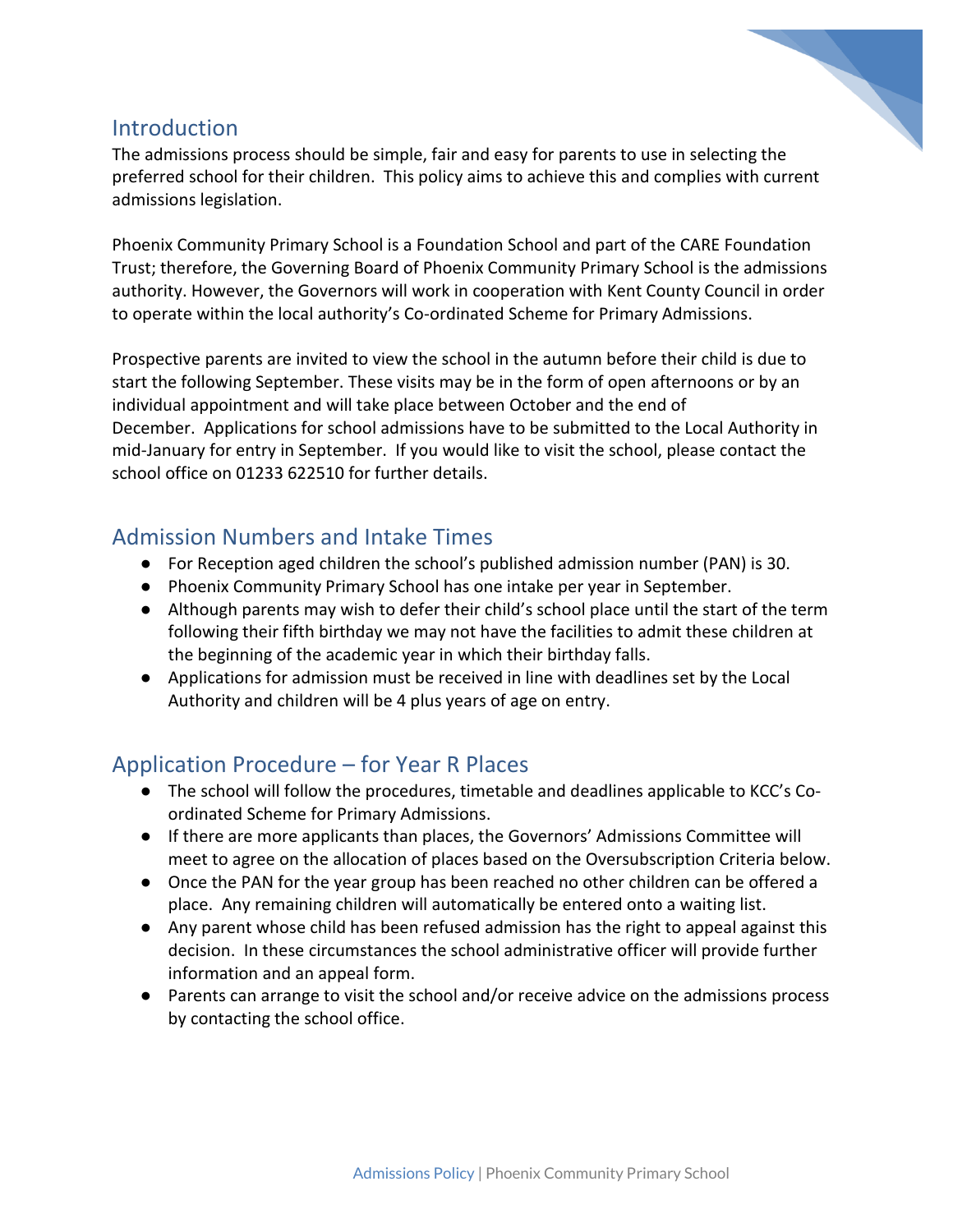

#### Oversubscription Criteria

Before the application of Oversubscription Criteria, children who have an Education and Health Care Plan (EHCP) which names the school, will be admitted. As a result of this the PAN will be reduced accordingly.

#### *Where applications for admission exceed the number of places available, the following criteria will be applied, in the order set out below, to decide which children to admit.*

- 1) Children in, or previously in, the care of the Local Authority and have now been adopted (or became subject to a residence order or special guardianship order).
- 2) Children with siblings in school at the time of entry (unless the sibling link is broken by the family *moving* more than two miles away from school)
- 3) Health and special access reasons
- 4) Children of School staff a child of a current member of staff of the school will be considered eligible for a place at the school. Admission authorities may give priority in their oversubscription criteria to children of staff in either or both of the following circumstances:

a) where the member of staff has been employed at the school for two or more years at the time at which the application for admission to the school is made, and/or b) the member of staff is recruited to fill a vacant post for which there is a demonstrable skill shortage.

c)To apply under this criterion, the supplementary form (Appendix 3) must be completed and submitted, as noted on the form.

5) Nearness of the child's home address to the school, with those living nearer having higher priority.

#### **Tie break**

In the case of 2 or more applications that cannot be separated by the oversubscription criteria outlined above, the school will use the distance between the school and a child's home as a tie breaker to decide between applicants. Priority will be given to children who live closest to the school. Where the distance between 2 children's homes and the school is the same, random allocation will be used to decide between them. This process will be independently verified.

# Exceptional Circumstances

A school will be asked to exceed its PAN only where:

- An event/incident occurs in another educational establishment which could not have possibly been planned for, e.g. fire;
- To comply with other agreed protocols, e.g. Children in Care, Fair Access, SEN;
- A child moves into an area outside the normal admissions round and no other school would provide suitable education within a reasonable distance of their home;
- An allocations error has occurred and a place should have been offered;
- Multiple birth siblings would not be split and therefore will be offered together.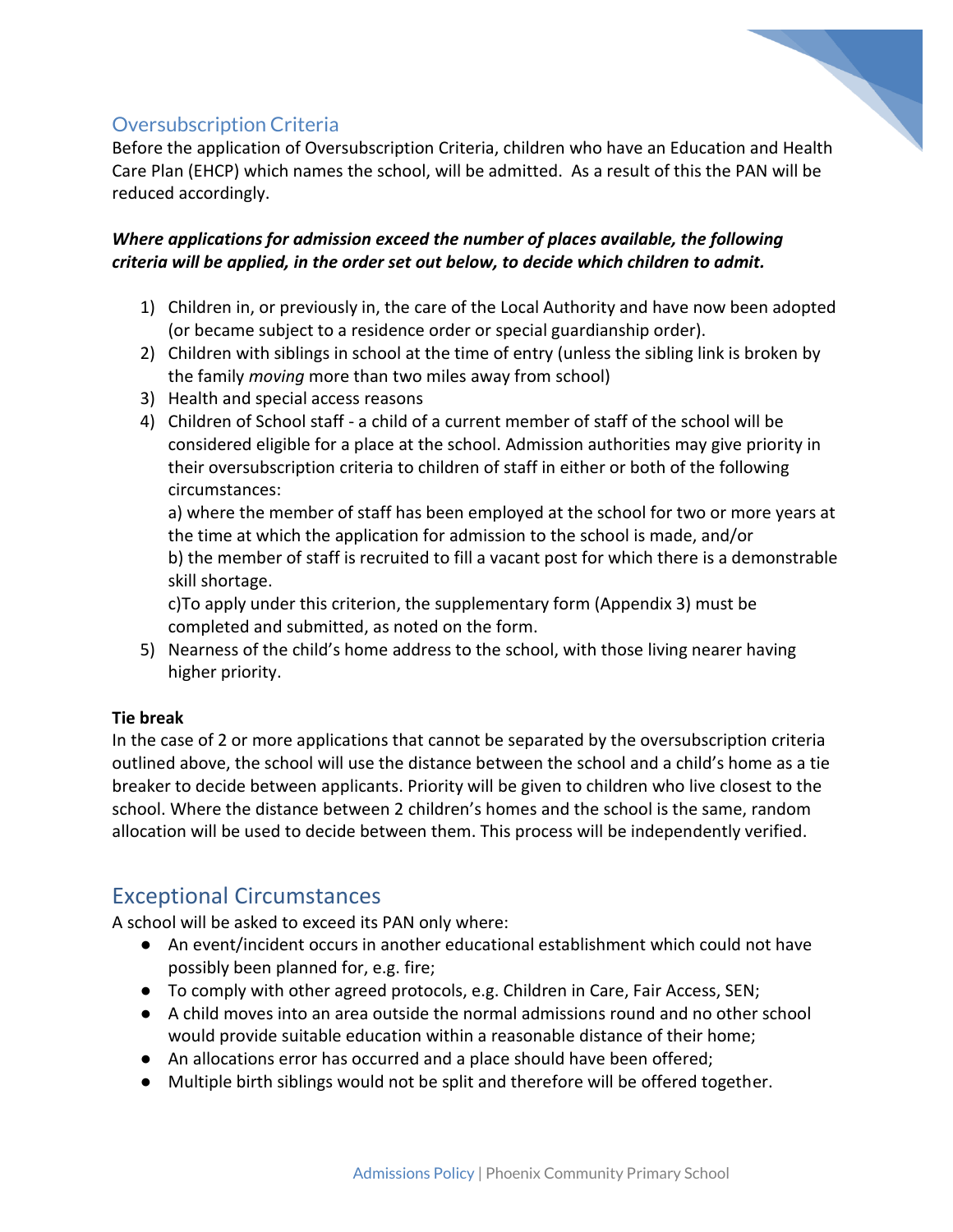

## Withdrawal of an Offer of a Place

After a place has been offered the school reserves the right to withdraw the place in the following circumstances:

- When a parent/carer has failed to respond to an offer within a reasonable time; or
- When a parent/carer has failed to notify the school of important changes to the application information; or
- When the place was offered on the basis of a fraudulent or intentionally misleading application form from a parent/carer.

# Admission for Year Groups Other Than Reception

Parents seeking admission of children in years other that Reception should contact the school office for an application form.

Once the published PAN for the year group has been reached no other children can be offered a place. (Our current PAN is 30 per year group).

#### Appeals

Parents have a statutory right of appeal to an independent appeal panel if their child has been refused admission. Phoenix Community Primary School uses the services of KCC to set up the Appeal Panel Hearing. Parents should contact the school office in the first instance for an appeal form which should be completed and returned for the attention of the Clerk to the Governors.

#### Review

This policy is reviewed annually by the Governing Body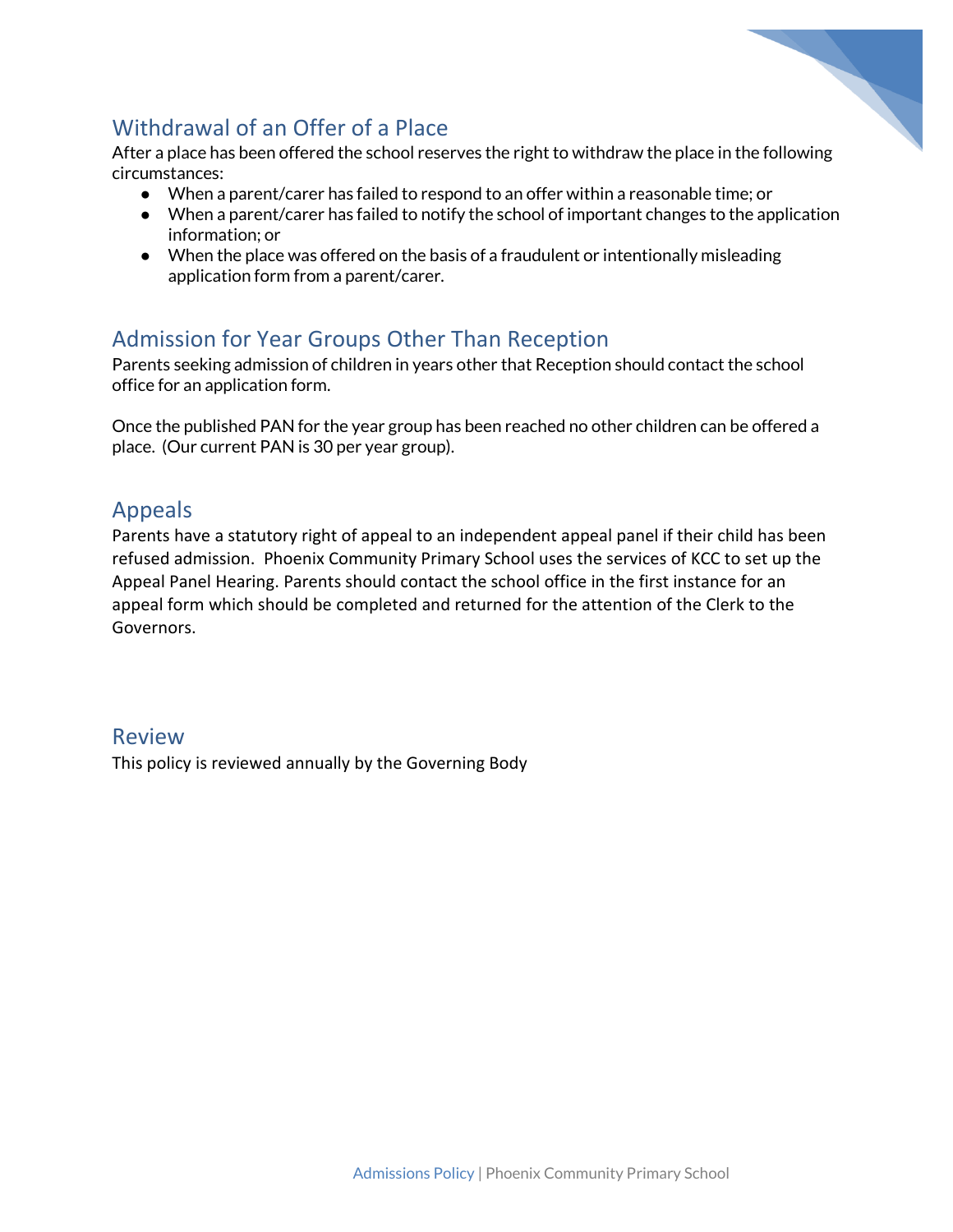

### Appendix 1 – Notes

Children in Local Authority Care or Previously in Local Authority Care: A 'looked after child' or a child who was previously looked after but immediately after being looked after became subject to an adoption, child arrangements, or special guardianship order. A looked after child is a child who is (a) in the care of a local authority, or (b) being provided with accommodation by a local authority in the exercise of their social services functions (see the definition in Section 22(1) of the Children Act 1989).

Siblings: This includes: natural or adopted siblings; step or foster siblings; those who live as siblings in the same house. The sibling link is maintained as long as the family lives at the same address as when the first child applied or has moved closer to the school than when the first child was offered a place, or has moved to an address that is less than 2 miles from the school using distance measured by the method outlined in the distance criterion.

Health and Special Access Reasons: Medical, health, social and special access reasons will be applied in accordance with the school's legal obligations, in particular those under the Equality Act 2010. Priority will be given to those children whose mental or physical impairment means they have a demonstrable and significant need to attend a particular school. Equally, this priority will apply to children whose parents/guardians physical or mental health or social needs means they have a demonstrable and significant need to attend a particular school. Such claims will need to be supported by *written evidence* from a suitably qualified medical or other practitioner which can demonstrate a special connection between these needs and the particular school that parents feel is the *only school* that can accommodate their child's needs. **This must be sent to the Primary Admissions Team with the application form.**

Nearness of children's homes to school: We use the distance between the child's permanent home address and the school, measured in a straight line using the National Land and Property Gazetteer (NLPG) address point. Distances are measured from a point defined as within the child's home to a point defined as within the school as specified by NLPG. The same address point on the school site is used for everybody. When we apply the distance criterion for the school, these straight line measurements are used to determine how close each applicant's address is to the school. A child's home address is considered to be a residential property that is the child's only or main residence (not an address at which the child may sometimes stay or sleep) and which is either owned by the child's parent, parents or guardians or leased or rented to them under a lease or written rental agreement. Where parents live apart but share responsibility for the child, and the child lives at two different addresses during the week, we will regard the home address as the one at which the child sleeps for the majority of week days.

Parents should consult the most recent Admissions guidance, published by KCC, for further information about how home to school distances are measured and defined including details about how blocks of flats will be treated and what constitutes a permanent or main residence.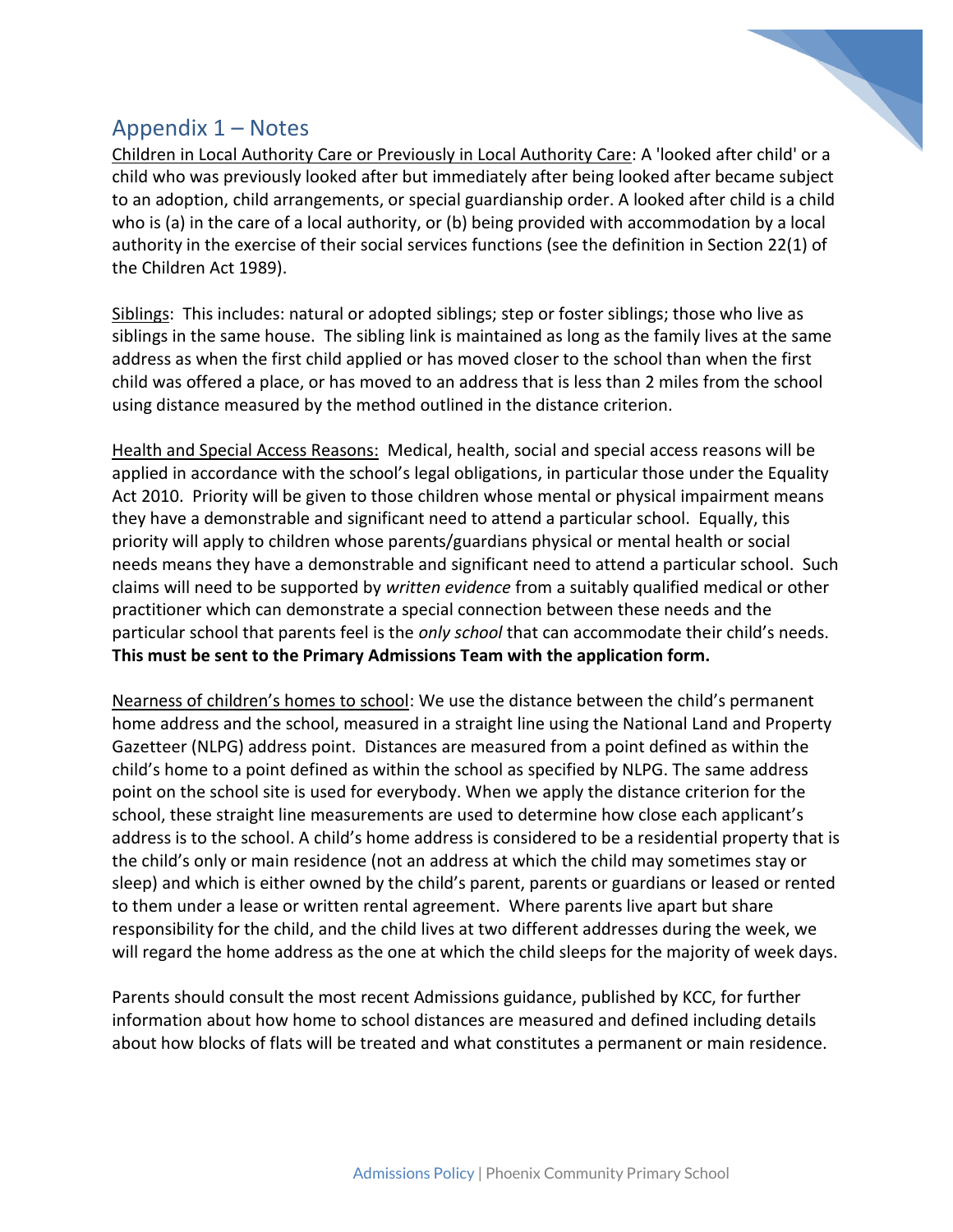

### Appendix 2 – Admission outside normal age group

Requests for admission outside of the normal age group should be made to the Headteacher as early as possible in the admissions round associated with the child's date of birth. This allows the school and admissions authority sufficient time to make a decision before the closing date. Each case will be considered on its own merits. Parents are not expected to provide evidence to support their request, however where provided it must be specific to the child in question and may include medical or Educational Psychologist reports. There is no legal requirement for this medical or educational evidence to be secured from an appropriate professional, however, failure to provide this may impede the school's ability to agree to a request for admission outside of the normal age group. Parents are required to complete an application for the normal point of entry at the same time, in case their request is declined. This application can be cancelled if the school agrees to accept a deferred application for entry into Year R the following year. Deferred applications must be made via paper CAF to the Local Authority, with written confirmation from the Headteacher. Deferred applications will be processed in the same way as all applications for the cohort in the following admissions round, and offers will be made in accordance with the school's oversubscription criteria.